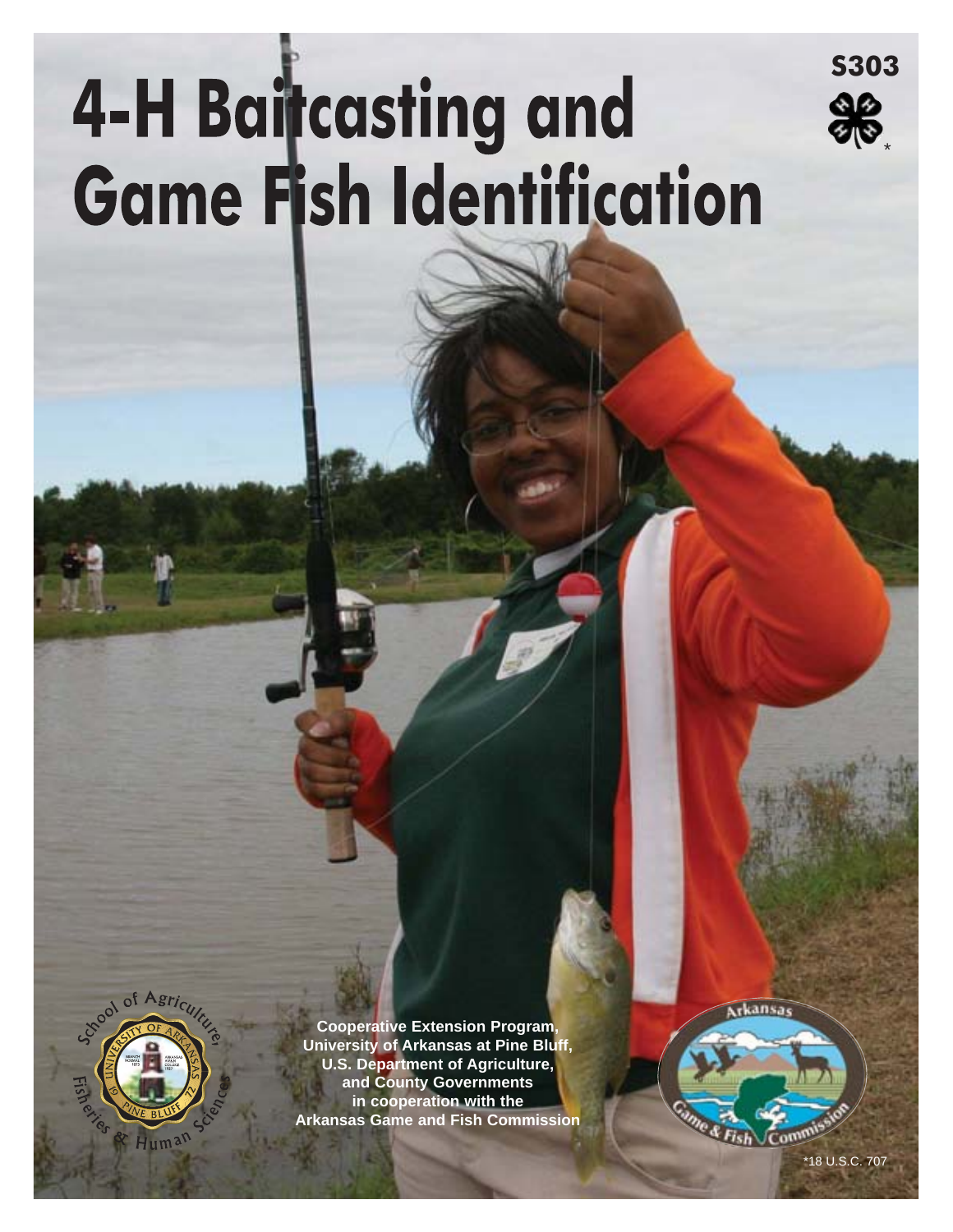# **4-H Baitcasting and Game Fish Identification**

# **Contents**

Purpose iv [Regulations 1](#page-3-0) [Station I and II 2](#page-4-0) Fish ID Score Sheet 3 [Fish Anatomy and Casting Score Sheet 4](#page-6-0) Key 5

Revised 2007 by **George Selden, Extension Specialist - Aquaculture/Fish Health,** Department of Aquaculture and Fisheries, University of Arkansas at Pine Bluff. Original text by Eric Park, Ph.D., former Extension Fish Health Specialist, University of Arkansas at Pine Bluff.

Issued in furtherance of Extension work, Act of September 29, 1977, in cooperation with the U.S. Department of Agriculture, Dr. Jacquelyn W. McCray, Dean/Director of 1890 Research and Extension, Cooperative Extension Program, University of Arkansas at Pine Bluff. The Arkansas Cooperative Extension Program offers its programs to all eligible persons regardless of race, color, national origin, religion, gender, age, disability, marital or veteran status, or any other legally protected status, and is an Affirmative Action/Equal Opportunity Employer.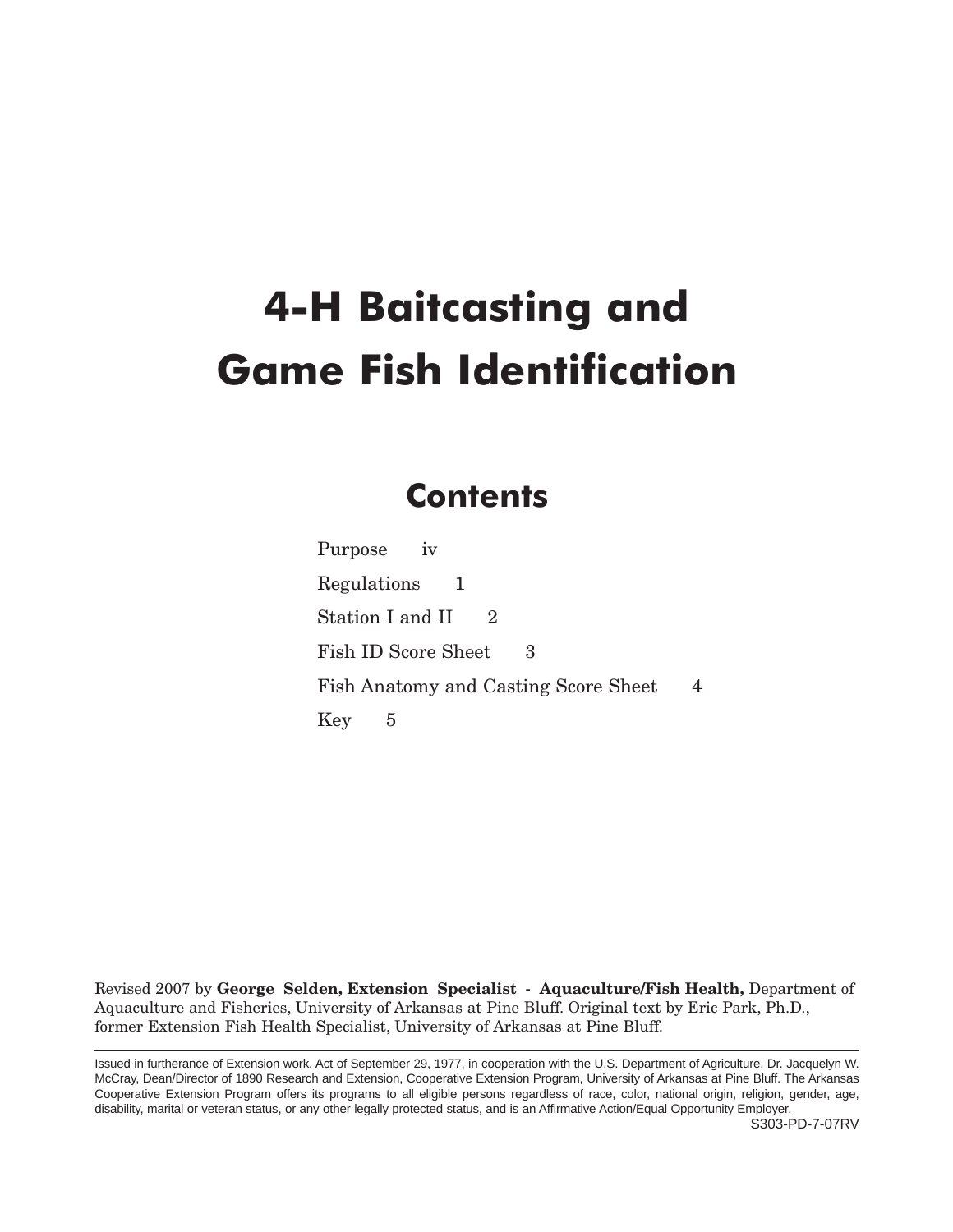# **Purpose**

The purpose of this activity is to create an interest in fishing. This will be accomplished in two ways:

- By testing the participant's ability to correctly identify some Arkansas gamefish and parts of a fish's anatomy.
- By testing the participant's skill at casting with a rod and reel, thus encouraging improved accuracy (and enjoyment through improved skill).

Both juniors and seniors may use the following equipment:

- Fish identification: *Beginner's Fishing Guide*, Arkansas Game and Fish Commission (AGFC).
- Fish anatomy and identification: *Arkansas Sport Fish Identification Pocket Guide*, Arkansas Game and Fish Commission.
- $\blacksquare$  A three-eighths ounce practice plug will be used for the skill test portion of the event.

All publications are available from the Arkansas Game and Fish Commission, Aquatic Resources Education Program, 1-877-676-6963.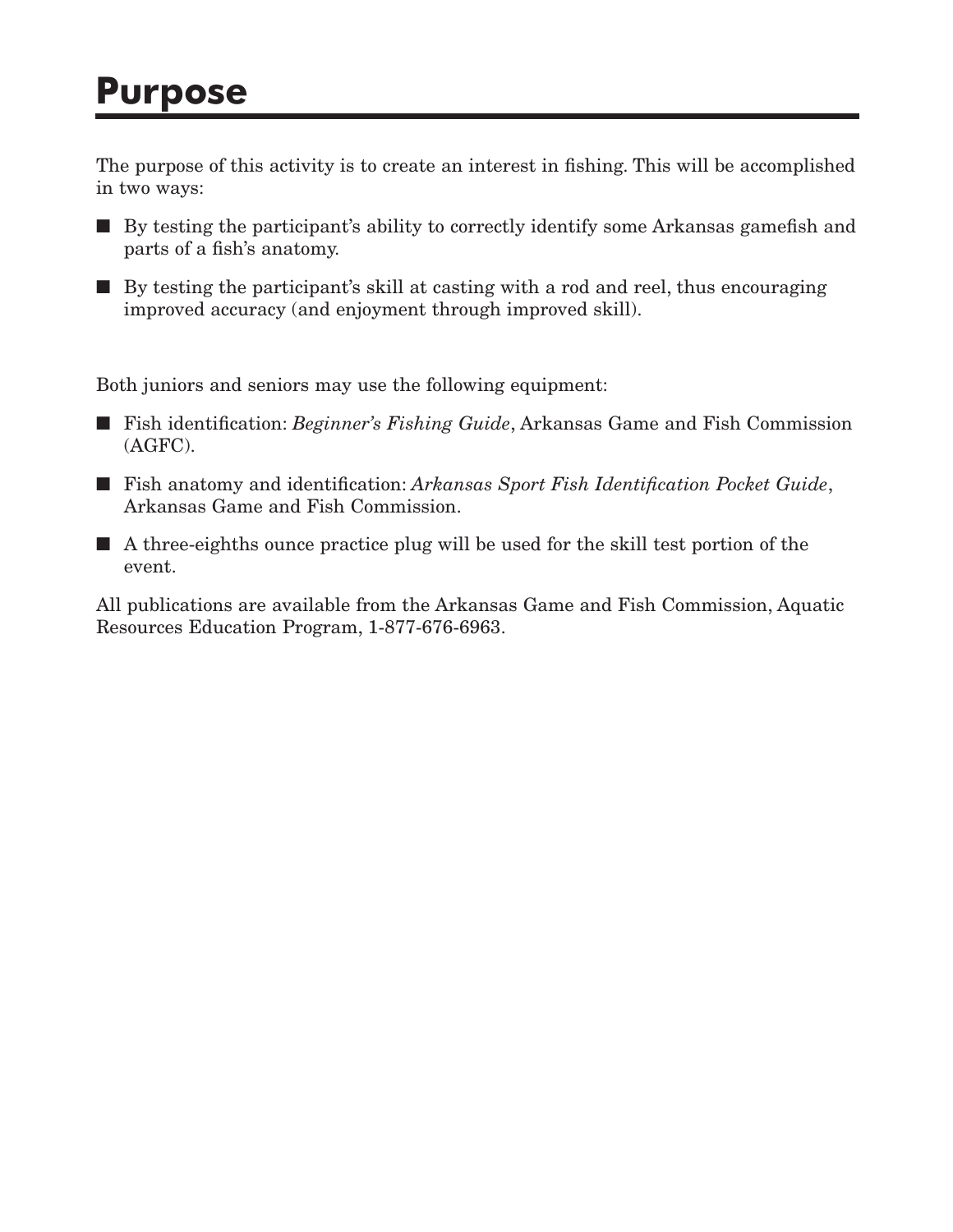# <span id="page-3-0"></span>**Fish Identification Knowledge – Juniors and Seniors**

**County:** Contestants will be presented with pictures for some Arkansas fish. They will attempt to identify the fish by matching the common name to the picture. Seniors will be presented with ten fish and juniors will be presented with five fish.

**Regional and State:** Contestants will be presented with pictures for some Arkansas fish or live fish in the Arkansas Game and Fish Commission Aquarium, which may be present at the competition. They will attempt to identify the fish by matching the common name to the picture. Seniors will be presented with ten fish and juniors will be presented with five fish.

Fish identification pictures can be found in the free Arkansas Game and Fish Commission publication *Arkansas Sport Fish Identification Pocket Guide*. This guide can be obtained by calling the Arkansas Game and Fish Commission at 1-877-676-6963.

Five points will be awarded to each correctly identified fish, for a total of 50 points in Fish ID for seniors and 25 points for juniors.

# **Fish Anatomy Knowledge – Juniors and Seniors**

Contestants will attempt to identify five parts of a fish worth 5 points each, for a total of 25 points. The five parts will be selected by the contest judge.

Fish anatomy pictures can be found on pages 4 and 5 in the free Arkansas Game and Fish Commission publication *Arkansas Sport Fish Identification Pocket Guide*. This guide can be obtained by calling the Arkansas Game and Fish Commission at 1-877-676-6963.

# **Skill Testing – Baitcasting – Juniors and Seniors**

Each entrant is encouraged to furnish his/her own rod and reel with practice plug. The baitcasting contest should be conducted on level land.

- Station I Contestants will stand and cast to a target 35 feet away. (See instructions for construction on page 2.) Each contestant will be allowed one practice cast followed by three casts that will be scored.
- Station II Contestants will sit on a bucket, or other similar seat, approximately 24 inches high (simulating sitting in a boat) and cast to a target 35 feet away. Again, the contestant will be allowed one practice cast followed by three casts that will be scored.

Scoring for each cast will be from the point where the practice plug first makes contact with the ground.

Scoring will range from 50 points for a bull's eye in the center ring to 5 points for the outer ring. A maximum of 150 points is possible from each station, for a combined total of 300 points. Target scores are illustrated on page 2.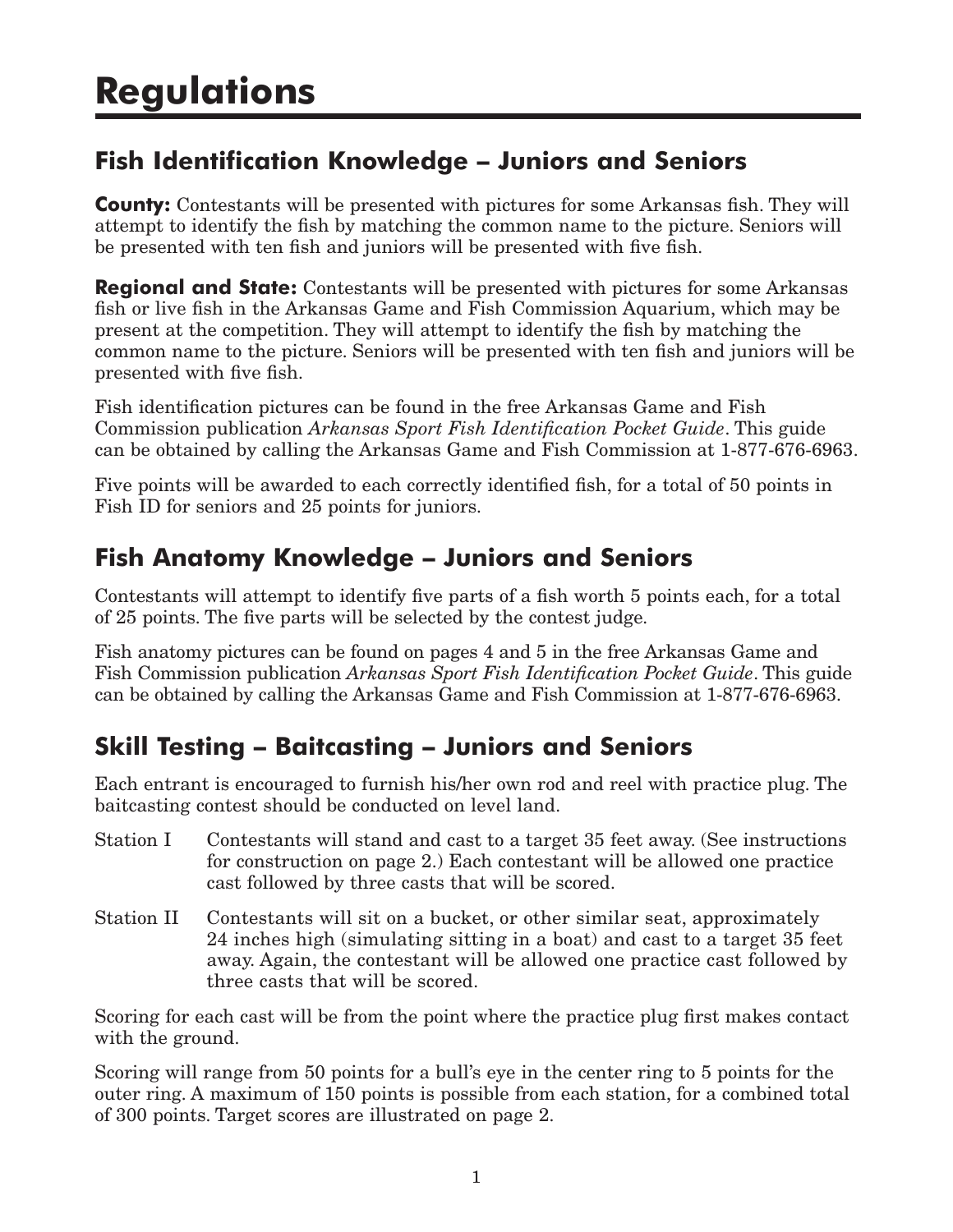# <span id="page-4-0"></span>**Baitcasting Target Design**

### **Target Construction**

Targets should be made out of standard 1/2-inch garden hose. Four pieces of hose are needed, and each should be fitted with a male and female adapter at each end, thus allowing each piece to connect to itself and form a circle. The lengths of hose required in order to make circles of 1', 2', 4' and 6' diameters are as follows:

- 1' diameter circle  $= 3'2''$  hose length
- $2'$  diameter circle =  $6'4''$  hose length
- 4' diameter circle = 12'8" hose length
- 6' diameter circle = 18'10" hose length

Other hose material such as hydraulic or fuel line hose would be acceptable, as long as the material can be formed into circles of the correct diameter.

### **Target Design and Scoring**

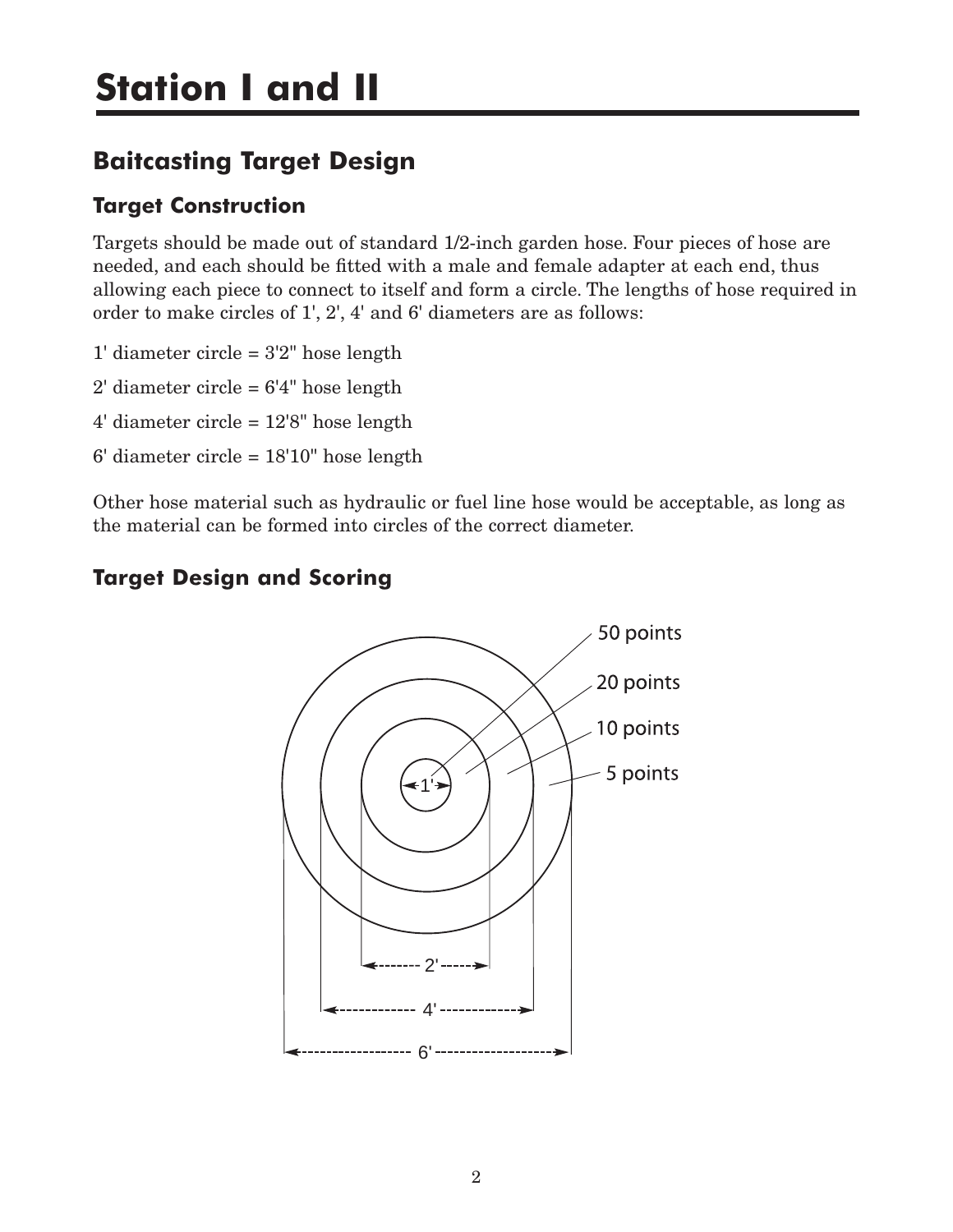# **4-H Baitcasting Contest Score Sheet**

# **Gamefish Identification**

(Juniors and Seniors)

5 points/each = 50 total points (Seniors) or 25 total points (Juniors)

|                          |                            | (6-10 Seniors Only) |                           |
|--------------------------|----------------------------|---------------------|---------------------------|
|                          |                            |                     |                           |
|                          |                            |                     |                           |
|                          |                            |                     |                           |
|                          |                            |                     |                           |
| 1                        | $\overline{\mathbf{2}}$    |                     | 3                         |
| 4                        |                            | $\overline{5}$      |                           |
| $\boldsymbol{6}$         |                            | 7                   |                           |
| 8                        | 9                          |                     | 10                        |
| <b>Common Fish Names</b> |                            |                     |                           |
| <b>Largemouth Bass</b>   | <b>Bream (or Bluegill)</b> | <b>Trout</b>        | <b>Smallmouth Buffalo</b> |
| Catfish                  | <b>American Eel</b>        | <b>Striped Bass</b> | Crappie                   |
| Paddlefish               | <b>Alligator Gar</b>       |                     |                           |

All pictures courtesy of U.S. Fish and Wildflife Service, National Conservation Training Center – Publications and Training Materials, Creator Duane Raver.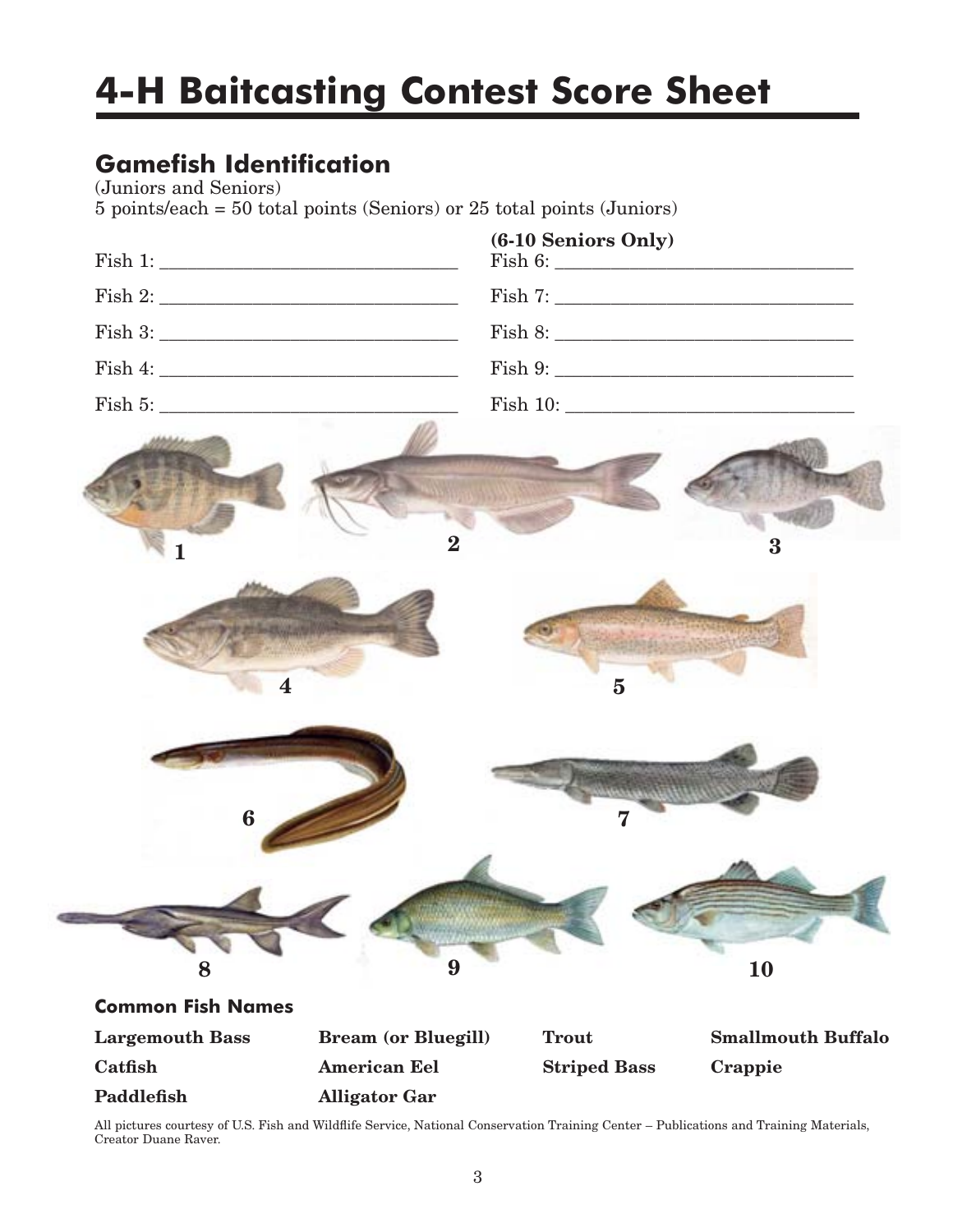<span id="page-6-0"></span>

| <b>Fish Anatomy</b><br>(Juniors and Seniors)<br>$5$ points/each = 25 total points                                                                                                                                                                                                                                                                                                                                                                                                                          |                                         |                     |                                               |    |                                  |
|------------------------------------------------------------------------------------------------------------------------------------------------------------------------------------------------------------------------------------------------------------------------------------------------------------------------------------------------------------------------------------------------------------------------------------------------------------------------------------------------------------|-----------------------------------------|---------------------|-----------------------------------------------|----|----------------------------------|
|                                                                                                                                                                                                                                                                                                                                                                                                                                                                                                            |                                         |                     |                                               | 10 |                                  |
| Your judge will pick out five numbers that point to a fish part on the fish above. Fill in the appropriate letter for<br>the part next to those numbers.                                                                                                                                                                                                                                                                                                                                                   |                                         |                     |                                               |    |                                  |
| $\begin{array}{c c} \hline 1) & \begin{array}{c} \hline \text{---} & \text{---} \end{array} \\ \hline \end{array} \qquad \qquad \begin{array}{c} \hline \text{---} & \text{---} \end{array} \end{array}$                                                                                                                                                                                                                                                                                                   |                                         |                     | A. Operculum (gill cover) F. Lateral line     |    |                                  |
| $2)$ 7)                                                                                                                                                                                                                                                                                                                                                                                                                                                                                                    |                                         |                     | B. Dorsal fin<br>C. Barbels                   |    | G. Pelvic fin<br>H. Dorsal spine |
|                                                                                                                                                                                                                                                                                                                                                                                                                                                                                                            |                                         |                     | D. Pectoral fin                               |    | I. Adipose fin                   |
| $\begin{array}{c c} \hline \end{array} \hspace{2cm} \begin{array}{c} \hline \end{array} \hspace{2cm} \begin{array}{c} \hline \end{array} \hspace{2cm} \begin{array}{c} \hline \end{array} \hspace{2cm} \begin{array}{c} \hline \end{array} \hspace{2cm} \begin{array}{c} \hline \end{array} \hspace{2cm} \begin{array}{c} \hline \end{array} \hspace{2cm} \begin{array}{c} \hline \end{array} \hspace{2cm} \begin{array}{c} \hline \end{array} \hspace{2cm} \begin{array}{c} \hline \end{array} \hspace{2$ |                                         |                     | E. Caudal fin                                 |    | J. Anal fin                      |
|                                                                                                                                                                                                                                                                                                                                                                                                                                                                                                            |                                         |                     |                                               |    |                                  |
| Juniors and Seniors:<br>Maximum points = $5$ points/fish = $25$ points (juniors) or $50$ points (seniors)<br><b>Fish Anatomy Scores</b><br>Juniors and Seniors:<br>Maximum points = $5$ points/answer = $25$ points                                                                                                                                                                                                                                                                                        |                                         | <b>Fish Anatomy</b> | Fish Identification                           |    |                                  |
| <b>Skill Station: Standing</b> Maximum points = $50$ points/cast = $150$ points                                                                                                                                                                                                                                                                                                                                                                                                                            |                                         |                     |                                               |    |                                  |
|                                                                                                                                                                                                                                                                                                                                                                                                                                                                                                            | First cast<br>Second cast<br>Third cast | <b>Total Points</b> |                                               |    |                                  |
| <b>Skill Station: Sitting</b> Maximum points = $50$ points/cast = $150$ points                                                                                                                                                                                                                                                                                                                                                                                                                             | First cast                              |                     |                                               |    | 50 poiņts<br>20 points           |
|                                                                                                                                                                                                                                                                                                                                                                                                                                                                                                            | Second cast                             |                     |                                               |    | 10 points                        |
|                                                                                                                                                                                                                                                                                                                                                                                                                                                                                                            | Third cast                              | <b>Total Points</b> |                                               |    | 5 points                         |
|                                                                                                                                                                                                                                                                                                                                                                                                                                                                                                            | <b>Grand Total Points</b>               |                     |                                               |    |                                  |
|                                                                                                                                                                                                                                                                                                                                                                                                                                                                                                            | Seniors = $375$ points (county)         |                     | Total possible points: Juniors $=$ 350 points |    |                                  |

| <b>Name</b>    | Date   | Region NE NW SE SW |                         |  |
|----------------|--------|--------------------|-------------------------|--|
| <b>Address</b> | County |                    | <b>Junior</b> or Senior |  |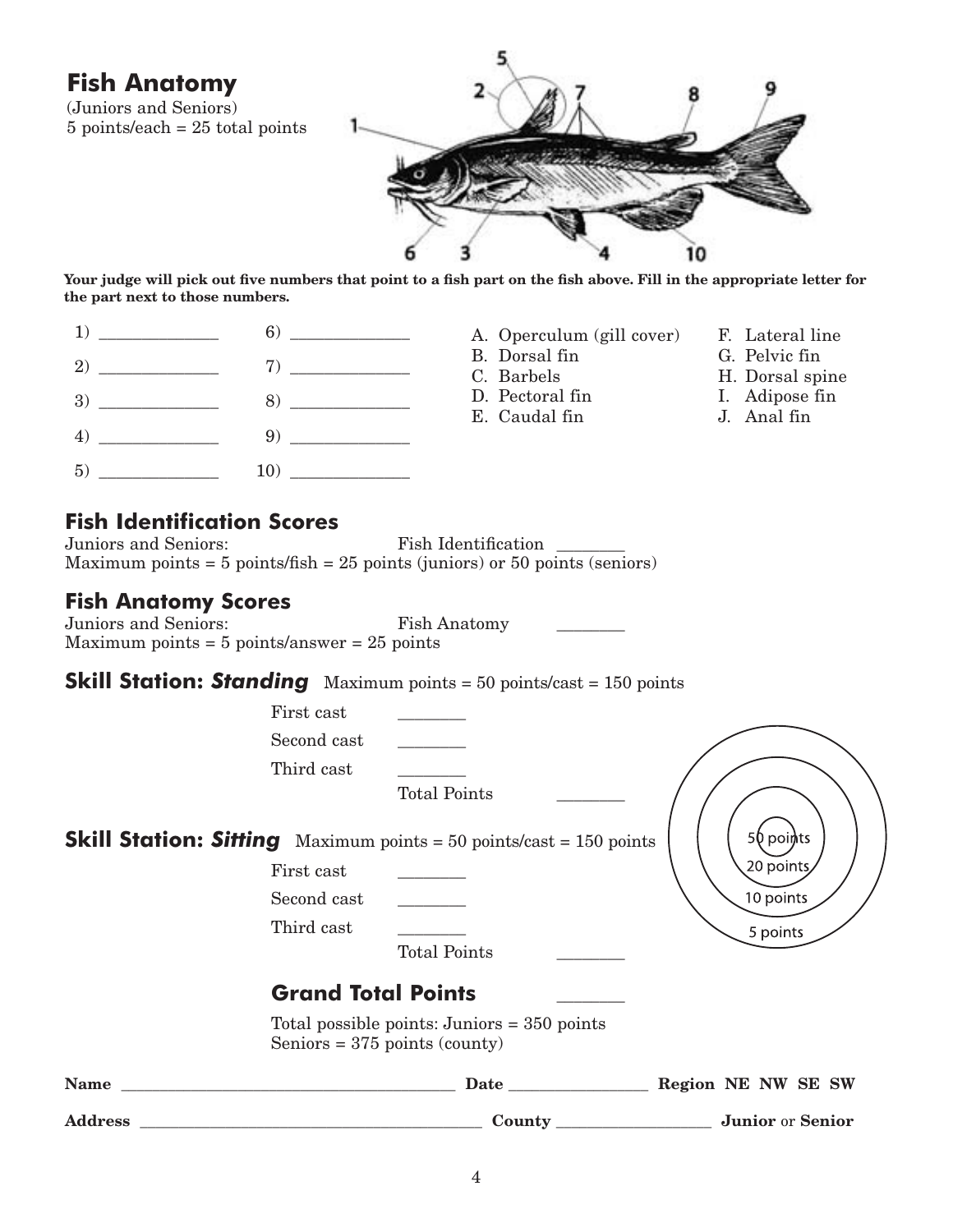### **Gamefish Identification**

- 1) Bream or Bluegill 6) American Eel
- 2) Channel Catfish 7) Alligator Gar
- 
- 
- 5) Rainbow Trout (Trout) 10) Striped Bass
- 
- 
- 3) Crappie 8) Paddlefish
- 4) Largemouth Bass 9) Smallmouth Buffalo
	-

## **Fish Anatomy**

- 1) A. Operculum 6) G. Barbels
- 2) B. Dorsal Fin 7) F. Lateral Line
- 3) D. Pectoral Fin 8) I. Adipose Fin
- 
- 5) H. Dorsal Spine 10) J. Anal Fin
- 
- 
- 
- 4) G. Pelvic Fin 9) E. Caudal Fin
	-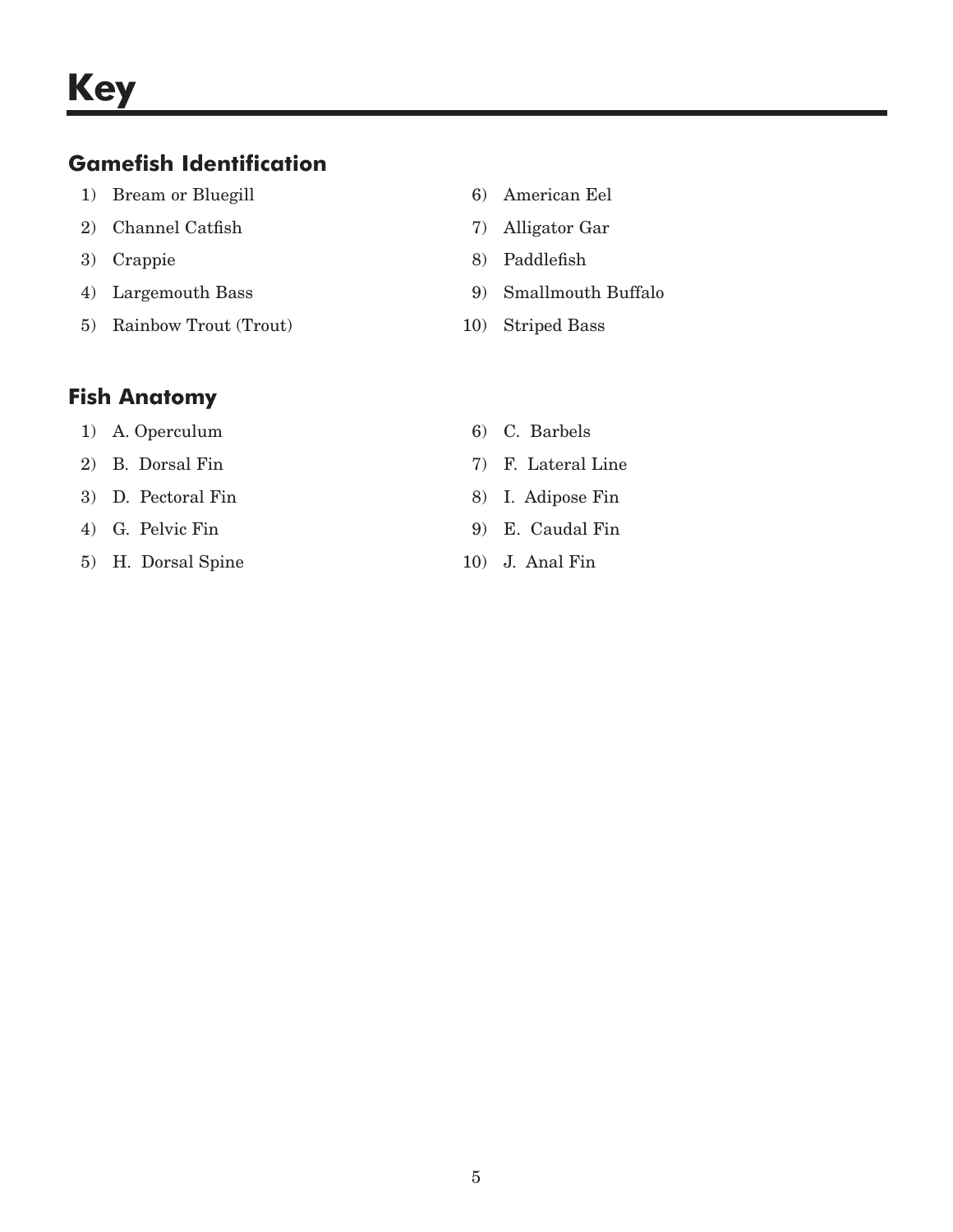### **WHAT IS 4-H WORK?**

4-H work is that part of the program of the Cooperative Extension Service of the University of Arkansas which serves youth. Young people between the ages of 5 and 19 organize themselves into a 4-H club with their own officers, adult leaders, and local programs. The primary purpose of 4-H work is to develop in boys and girls leadership, initiative, citizenship, and character, and to teach them certain subject matter.



### **THE 4-H CLUB PLEDGE**

I pledge:

- my Head to clearer thinking,
- my Heart to greater loyalty,
- my Hands to larger service,
- my Health to better living,
	- for my club, my community, my country, and my world.

### **THE 4-H CLUB MOTTO**

To Make the Best Better

#### **THE 4-H CLUB EMBLEM**

The 4-H emblem is a four-leaf clover with the letter "H" on each leaf. The four "H's" stand for Head, Heart, Hands, and Health.

### **THE 4-H CLUB COLORS**

**GREEN:** Nature's most common color is emblematic of springtime, life, and youth.

**WHITE:** Symbolizes purity and high ideals.

This publication was provided to you through the Cooperative Extension System of the University of Arkansas, represented in your county by your county Extension agents.